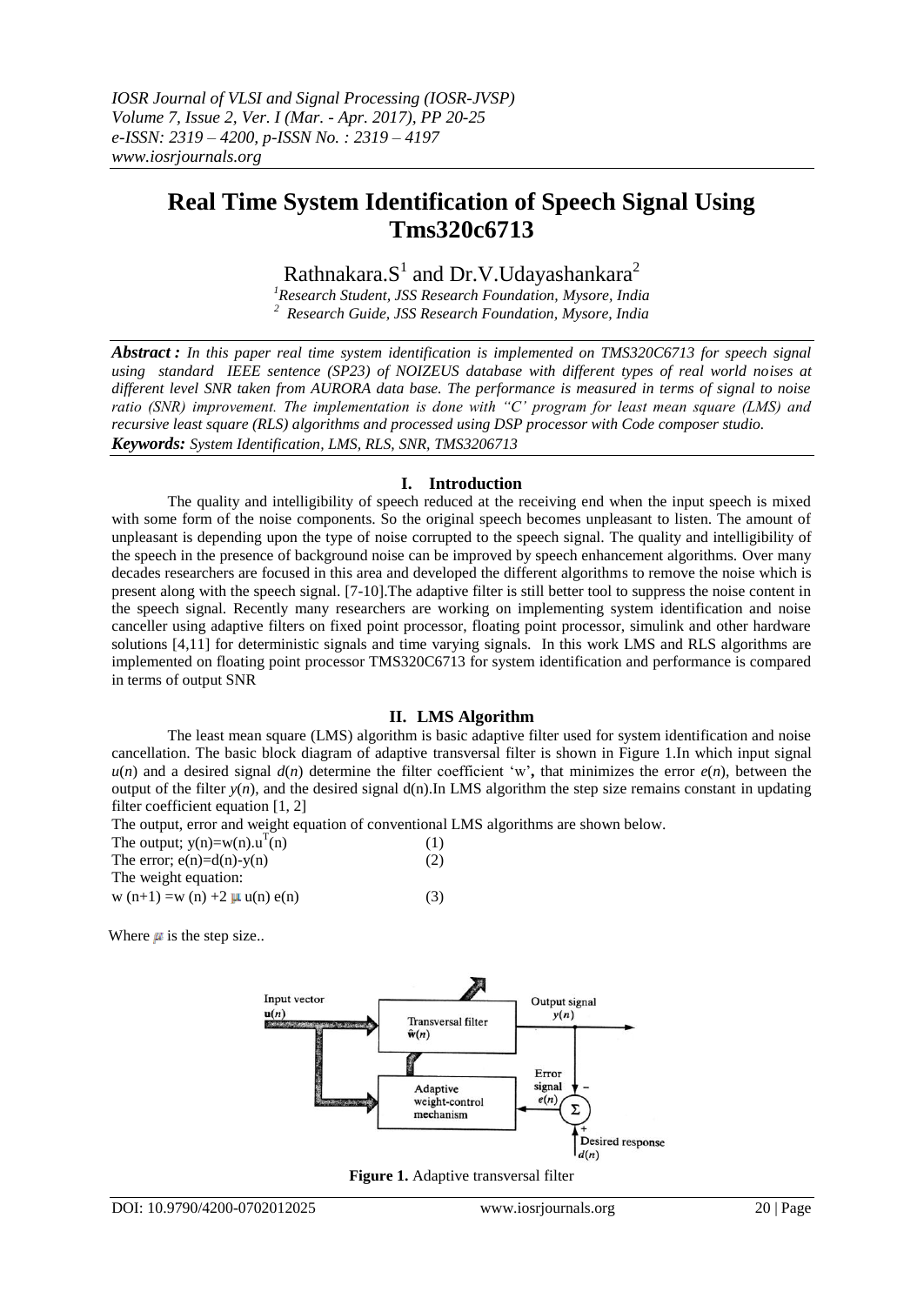#### **III. RLS Algorithm**

The recursive least square (RLS) adaptive algorithm is based on least square estimation of the filter coefficients for (n-1) iterations. This algorithm is very powerful, when input is very dynamic and requires very high speed of response. To reduce the number of iterations RLS algorithm uses the autocorrelation matrix. Autocorrelation matrix in RLS algorithm uses current tap-input information as well as all past input samples. Important feature of the RLS algorithm is the inverse correlation matrix (similar to 'mu' in Least Mean Square Algorithm) replaced at each step by a simple scalar division. The RLS exhibits extremely fast convergence compared to least mean square algorithms but computational complexity is very high.

If u(1),u(2)... are input samples,  $d(1), d(2)$ ... are desired samples and " $\Lambda$  'is forgetting factor varies between 0 and 1.The forgetting factor gives exponentially less weight to older error samples and gives more weightage to recent data. 'δ' is small positive constant The error e(n*)* is calculated by taking the difference of desired response  $d(n)$  and the output  $v(n)$ The output, error and weight equation of conventional RLS algorithms are shown below

| Initialization<br>$P(0) = \delta^{-1}I$<br>$w(0)=0$ | (4)<br>(5) |
|-----------------------------------------------------|------------|
| The filter output is $y(n) = u(n)^{T}w(n-1)$        | (6)        |
| $\sim$ -level as a set<br>$\sim$                    |            |

$$
k(n) = \lambda^{-1}P(n-1)u(n)
$$
  
1 + \lambda^{-1} u<sup>T</sup> (n)P(n-1)u(n)  
Inverse correlation matrix

$$
P(n) = \lambda^{-1} P(n-1) - \lambda^{-1} k(n) u^{T}(n) P(n-1)
$$
 (8)

$$
e(n) = d(n) - u(n)^{T}w(n-1)
$$
 (9)

$$
w(n) = w(n-1) + k(n)e(n)
$$
 (10)

# **IV. Tms320c6713 DSP Processor**

The DSK is a low-cost standalone development platform also serves as a hardware reference design for the TMS320C6713 DSP [3-5]. The DSK uses the 32-bit EMIF for the SDRAM (CE0) and daughter card expansion interface (CE2 and CE3).An on-board AIC23 codec allows the DSP to transmit and receive analog signals. Analog audio I/O such as microphone input, line input, line output and headphone output is done through four 3.5mm audio jacks the codec can select the microphone or the line input as the active input. The analog output is driven to both the fixed gain line connector and adjustable gain headphone connectors. McBSP0 is used for the codec control interface and McBSP1 is used for data. The block diagram of C6713 DSK is shown in figure 2. Code composer studio provides an integrated development environment (IDE) to incorporate software tools, which includes tools for code generation such as a C compiler followed by an assembler and a finally linker. The C compiler compiles a C source program with extension .c to produce an assembly source file with extensioin.asm. The assembler assembles an .asm source file to produce machine language object file with extension obj. the linker combines object files and object libraries as input to produce an executable file with extension .out. This executable file can be loaded and run directly on the C6713 processor.



**Figure 2** Block diagram of C6713 DSK.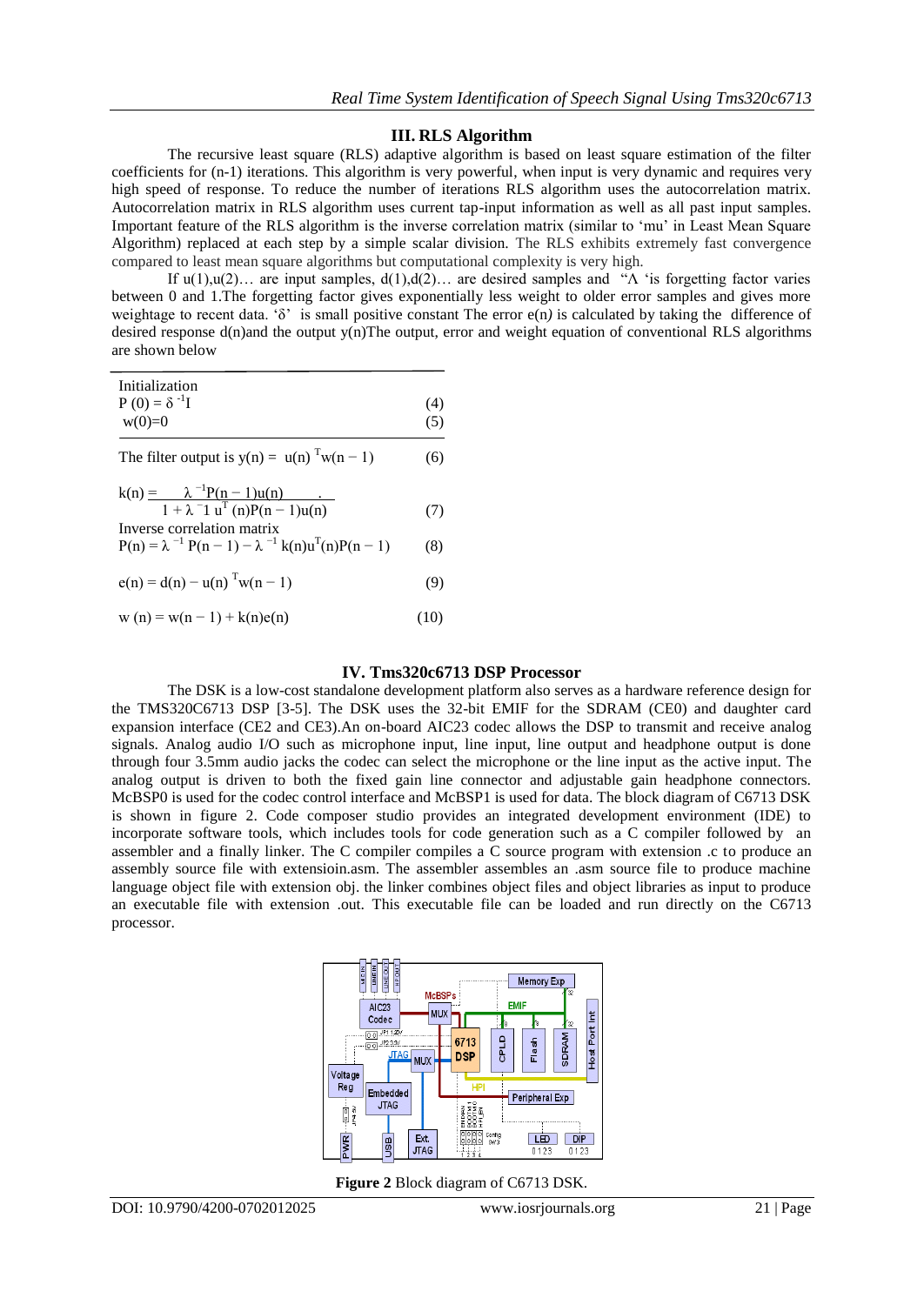# **V. Simulated Results**

The simulations are carried with standard IEEE sentence sp23 (NOIZEUS database) of male voice saying" stop whistling and watch the boys march". The original signal has 21209 samples. The performance of the LMS and RLS are tested with babble noise, restaurant noise, airport noise and train noise at different level of SNR taken from AURORA data base. The results are plotted using Matlab. The different stages of implementation are illustrated below. The trouble shooting DSK connectivity is shown in Figure 3, which is initial stage for configuration of CCS to configure the ports. Figure 4 shows the window corresponding to create a new project. Figure 5 shows the successful code building stage of the project. Figure 6 shows final execution stage 'run'. The output file will be stored in out.dat The Figure 7 shows the desired signal, signal+noise, output and the mean square error for LMS with original speech corrupted with babble noise of  $0'$ dB for ' $\mu$ ' =0.1 with filter order 8.Figure 8 shows the same for RLS algorithm with forgetting factor  $\lambda = 0.97$  and  $\delta = 0.01$ . The performance of RLS algorithm has shown in Table 1 for different values of forgetting factor. It is clearly evident that the output SNR observed maximum when  $\Lambda$ =0.97 for different input SNR. Table 2 demonstrates the performance of output SNR for both LMS and RLS algorithms. The RLS gives better output SNR for all types of nonstationary noises at different level of input SNR compares to LMS algorithm

## **5.1Mean Square Error**

Mean square error (MSE) is important parameter to estimate the performance of the algorithms. The corresponding equation is given below.

 $MSE = \frac{1}{N} \sum_{n=1}^{N}$ (11)

Where  $d(n)$  is the desired signal,  $y(n)$  is the output of the filter and N is the total number of samples. The MSE defiens the mean square error between the real model to estimated model[11]. MSE in decibels given by  $MSE$  dB=10log<sub>10</sub> (MSE) (12)

Figure 9 demonstrates the variations of mean square error (MSE) for both the algorithms in dB. The average MSE obtained for LMS and RLS is  $28.73$  dB  $\&$  -52.9 dB – respectively



**Figure3.** Trouble shooting DSK connectivity



**Figure 4.** To create a new project file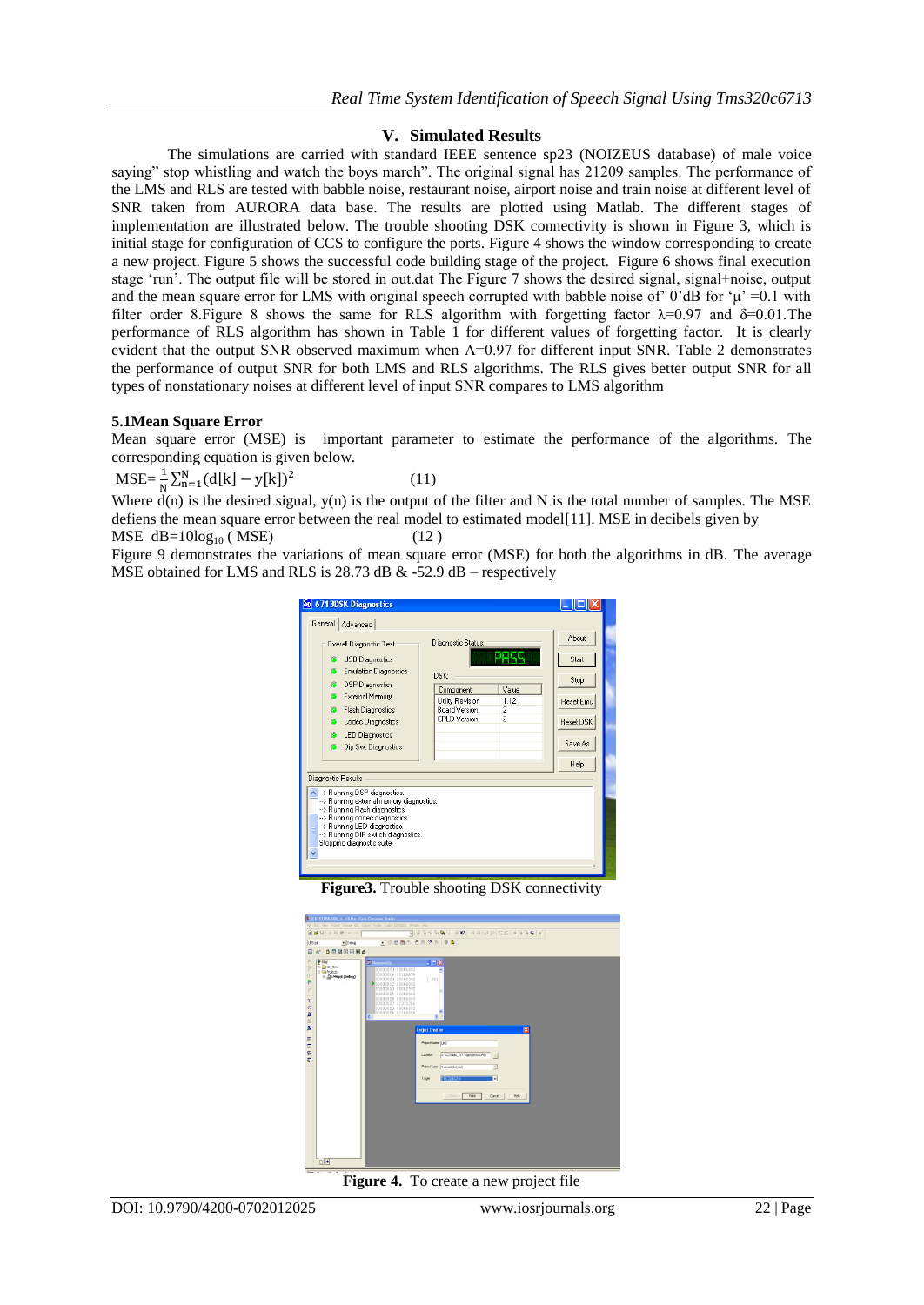---- LMS.pjt - Debug ---[Linking...] "C:\CCStudio\_v3.1\C6000\cgtools\bin\cl6x ^ Build Complete, 0 Errors, 1 Warnings, 0 Remarks.  $\bigwedge$  Build  $\bigwedge$  Stdout  $/$ Ľ

**Figure5.** Code building stage window.

|                                                                                                                                                                 |                                                                                                                                                                                                                                                                 | <b>EXECUTE INSPIRED TO LEGALARY CODE CRIMINARY STRUM - [DIRESPONDED]</b><br>To File Edit View Project Debug GEL Option Profile Tools DSP/EEOS Window Help                                                                                                                                                                                                                                                                                                                                                                                                                                                                                                                                   |
|-----------------------------------------------------------------------------------------------------------------------------------------------------------------|-----------------------------------------------------------------------------------------------------------------------------------------------------------------------------------------------------------------------------------------------------------------|---------------------------------------------------------------------------------------------------------------------------------------------------------------------------------------------------------------------------------------------------------------------------------------------------------------------------------------------------------------------------------------------------------------------------------------------------------------------------------------------------------------------------------------------------------------------------------------------------------------------------------------------------------------------------------------------|
|                                                                                                                                                                 | 自日以防防区の                                                                                                                                                                                                                                                         | 8 8 % % % %   @ 12   唯相 顧甜 臣臣  本% % 冬   6                                                                                                                                                                                                                                                                                                                                                                                                                                                                                                                                                                                                                                                   |
| NEWLMS.pit                                                                                                                                                      | $-$ Debug                                                                                                                                                                                                                                                       | • ⊙ 西出즈 ㅎㅎ ㅋ * ㅎ ㅎ                                                                                                                                                                                                                                                                                                                                                                                                                                                                                                                                                                                                                                                                          |
| 鳳<br>do"                                                                                                                                                        | ○日服国内日本                                                                                                                                                                                                                                                         |                                                                                                                                                                                                                                                                                                                                                                                                                                                                                                                                                                                                                                                                                             |
| <b>O</b> Files<br>+ GEL files<br>$\overline{0}$<br><b>R</b> Projects<br>伊<br>P)<br>$\overline{D}$<br>70<br>再<br>$\boldsymbol{\mathcal{Z}}$<br>$\mathbb{R}$<br>ø | Read NEWLMS.ppt (Debug<br>Dependent Protect<br><b>B</b> Documents<br>2 c6713dskink.h<br>additional distribution<br>dd6713_aic23<br>A MATH.H<br>$\Box$ STD80.H<br>$\Box$ STELER.H<br>DSP/BIOS Config<br>Generated Files<br>iii indude<br><b>El City</b> Ubraries | 0000FA20 02182FD9<br>0R.L1<br>1.A6.A4<br>ADD.S1<br>0000FA24 029C81E1   <br>A4, A7, A5<br>CMPGTU.L2X<br>0000FA28 9014B9FA    [ A1]<br>BS.AS.BO<br>0000FA2C 22200059<br>BO <sub>1</sub><br>MV.L1<br>P.A.B.A<br>0000FA30 228C01A0<br>A3.A5<br>MV.S1<br><b>B01</b><br>0000FA34 00000000<br>NOP<br>0000FA38 00000000<br>NOP<br>0000FA3C 00000000<br>NOP<br>0000FA40<br>IRQ_reset:<br>0000FA40 018AB228<br>MVK.S1<br>0x1564, A3<br>0000FA44 018000E8<br>MVKH.S1<br>0x10000.A3<br>0000FA48 018C8A64<br>LDW.DIT1<br>**A3[A4],A3<br>0000FA4C 00004000<br>$3 -$<br>NOP<br>0000FA50 021003E2<br>MVC.S2<br>IER.B4<br>0000FA54 020FEDD8<br>NOT.L1<br>A3.A4<br>0000FA58 02109F7A<br>AND.L2X<br>B4, A4, B4 |
| $\boxdot$<br>$\Box$<br>钢<br>Đ                                                                                                                                   | csi6713.lb<br><sup>4</sup> ddis713bd.lb<br><sup>4</sup> rts6700.lb<br><b>El Source</b><br>c6713dskinit.a<br><sup>4</sup> c6713dskink.c<br>*1 NEWLMS.c<br>21 C6713dd.cmd                                                                                         | 0000FA5C 021003A2<br>MVC.S2<br>B4.IER<br>0000FA60 018C13A2<br>MVC.S2X<br>A3,ICR<br>0000FA64 000C0362<br><b>B.S2</b><br>B3<br>0000FA68 00008000<br>NOP<br>5<br>0000FA6C 00000000<br>NOP<br>0000FA70 00000000<br>NOP<br>0000EA74 00000000<br>NOP<br>0000FA78 00000000<br>NOP<br>NOP<br>0000FA7C 00000000<br>0000FA80<br>IRQ enable:                                                                                                                                                                                                                                                                                                                                                           |
| ĸ<br>⊡4                                                                                                                                                         | $\rightarrow$                                                                                                                                                                                                                                                   | 0000FA80 018AB228<br>0x1564, A3<br>MVK.S1<br>0000FA84 018000E8<br>MVKH.S1<br>0x10000.A3<br>0000FA88 018C8A64<br>LDW.DIT1<br>**A3[A4],A3<br>0000FA8C 00004000<br>NOP<br>3.<br>0000FA90 021003E2<br>MVC.S2<br>IER.B4<br>0000FA94 020C9FFA<br>OR.L2X<br>B4, A3, B4<br>0000FA98 021003A2<br>MVC.S2<br>B4, IER<br>0000FA9C 000C0362<br><b>B.S2</b><br>B3<br>5<br>0000FAA0 00008000<br>NOP<br>0000FAA4 00000000<br>NOP<br>0000FAA8 00000000<br>NOP<br>0000FAAC 00000000<br>NOP<br>0000FAB0 00000000<br>NOP<br>conneins conneco<br><b>MOD</b><br>k                                                                                                                                                 |
| $-1683,000000$<br>$-2146.000000$<br>$-1643,000000$<br>srnx noonoo                                                                                               | 0.000092<br>0.000183<br>0.000244<br>o conser                                                                                                                                                                                                                    | $-1683,000000$<br>GEL StartUp Complete.<br>$-2146,000000$<br>$-1643,000000$<br>srsx annono                                                                                                                                                                                                                                                                                                                                                                                                                                                                                                                                                                                                  |

**Figure.6.** Final execution stage



DOI: 10.9790/4200-0702012025 www.iosrjournals.org 23 | Page **Figure 7** The desired signal, signal+noise, output and the mean square error for LMS with '0' dB Babble noise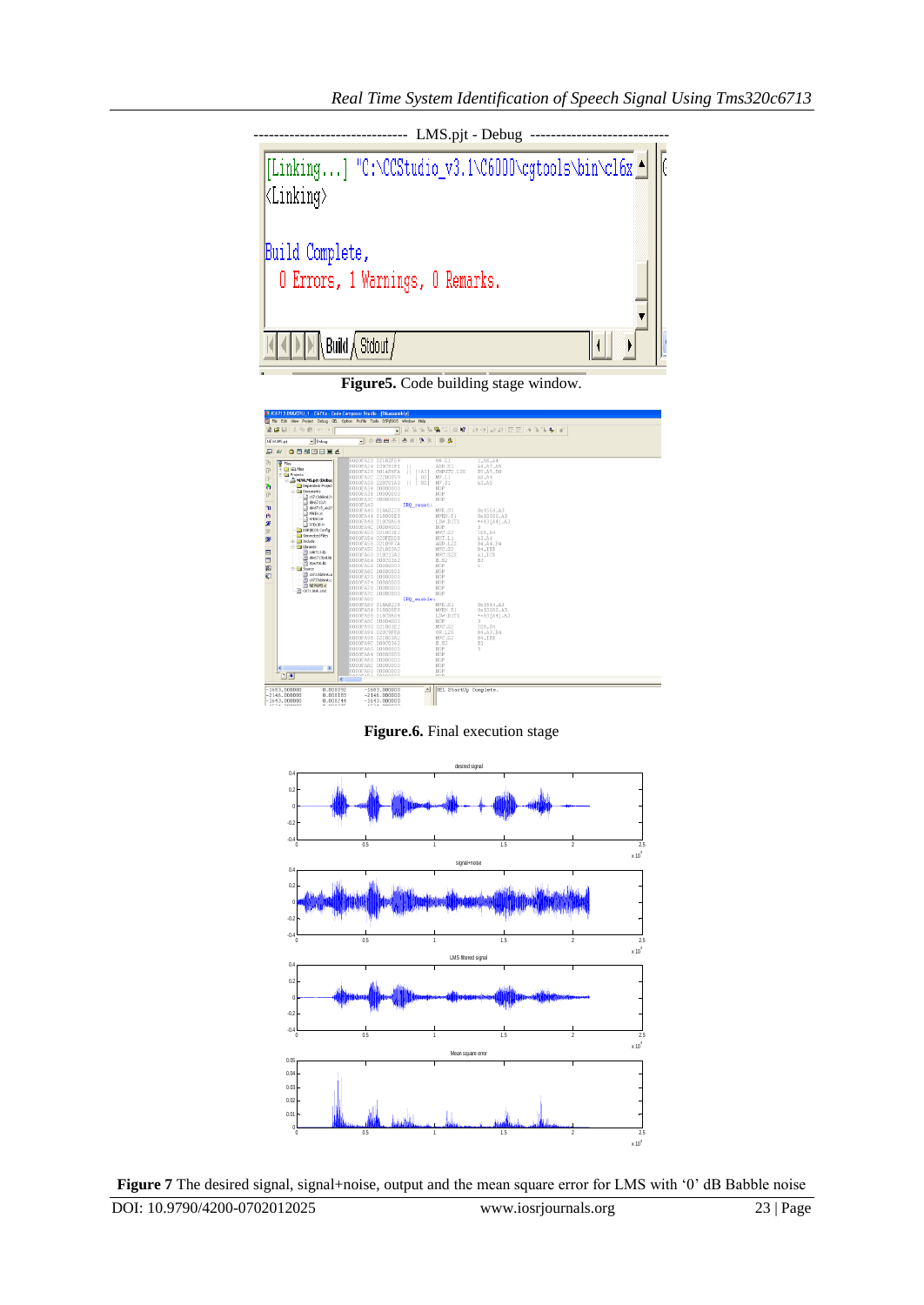

**Figure 8** The desired signal, signal+noise, output and the mean square error for RLS with '0' dB Babble noise



**Figure 9.** Top to bottom, the excessive mean square error of LMS and excessive mean square error of RLS algorithm in dB.

**Table1:** Performance RLS algorithm for different Values of forgetting factor ( Λ)

| <b>Type of Noise</b> | <b>File Name</b>     | <b>Input SNR</b> | Output SNR for different Forgetting Factor( $\Lambda$ ) |        |        |        |
|----------------------|----------------------|------------------|---------------------------------------------------------|--------|--------|--------|
|                      |                      | in dB            | 0.96                                                    | 0.97   | 0.98   | 0.99   |
|                      | $sp23$ babble $sn0$  |                  | 6.343                                                   | 6.385  | 6.384  | 6.209  |
| <b>Babble Noise</b>  | sp23_babble_sn5      |                  | 9.402                                                   | 9.414  | 9.37   | 9.101  |
|                      | $sp23$ babble $sn10$ | 10               | 13.507                                                  | 13.546 | 13.525 | 13.259 |
|                      | $sn23$ babble $sn15$ | 15               | 16.687                                                  | 16.886 | 16.811 | 16.457 |